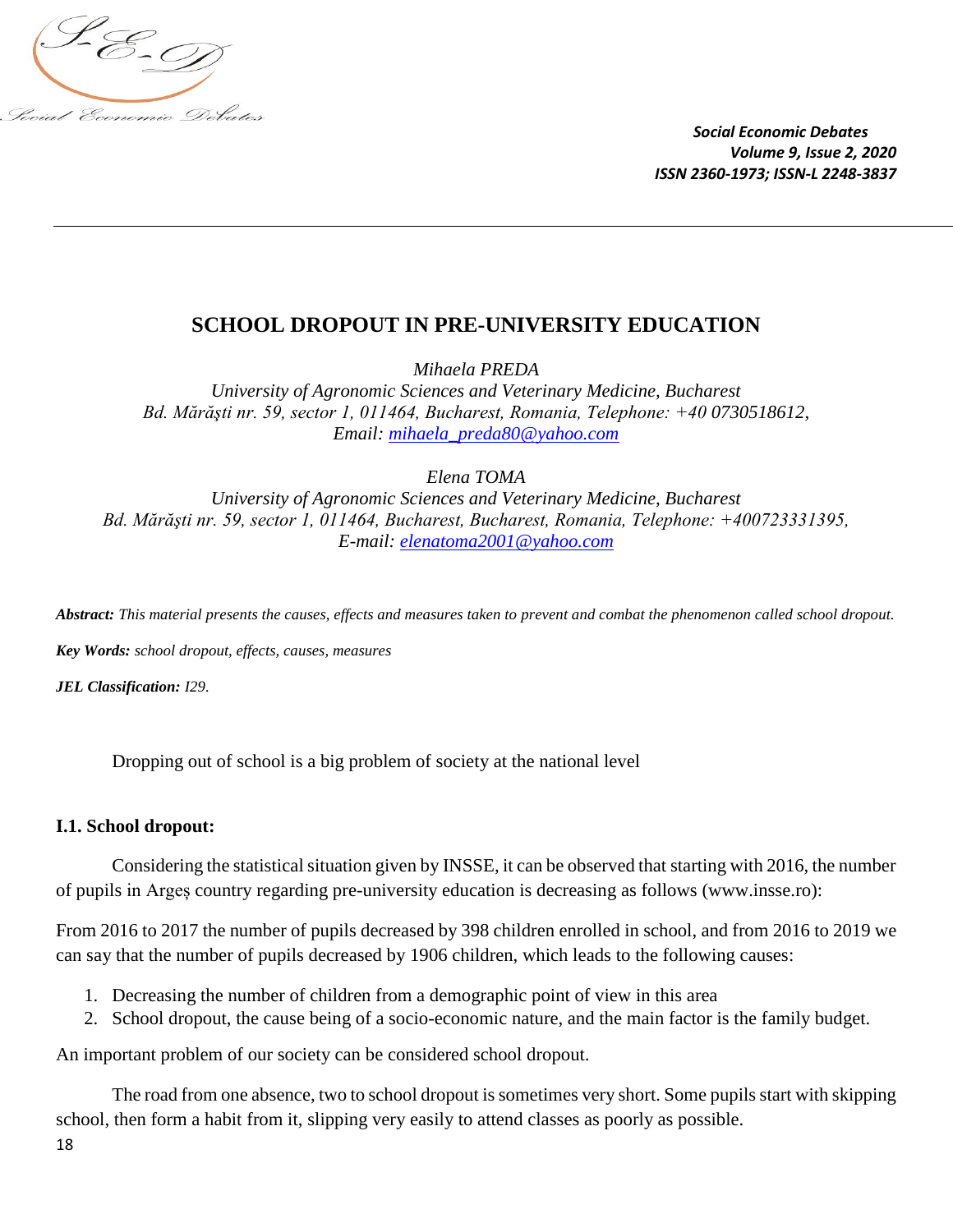

## **I.2. Factors that lead to school dropout:**

1. Individual factors - are those related to pupil adaptation; some have a higher adaptive potential and others a lower one.

The *presence of the mother* in the child's life is very important, her absence can create hyper-emotively, anxiety.

The pupil should not be labelled as weak or bad because these *labels* can lower self-esteem and lead to deviant behaviours.

Priority is the *state of health* that leads the pupil to school success or failure.

#### 2. Family environment

The safety of the child, the way of socializing, the satisfaction of the basic needs, the love from the family, the protection received against certain external aggressions lead the pupil to success.

Children who drop out of school come from families:

- With many children and precarious financial situation, especially in rural areas;
- Single parent;
- With parents working abroad;
- Disorganized (alcoholics, domestic violence, drug addicts, etc.)
- 3. School environment:
- Large number of pupils in the class;
- The age and individual characteristics of the pupils are not taken into account;
- Substitute teachers, especially in rural areas;
- Almost non-existent material endowments in the educational institutions from the villages;
- Sometimes even the lack of schools in rural areas, which leads to commuting to neighboring towns;
- Unqualified teachers.
- 4. Economic factors

Poor countries have a higher dropout rate compared to high-income per capita countries (Șchiopu Ursula, Verza, 1995).

There are families who do not have the financial resources for school supplies, school transportation, uniform or clothing, as the case may be. Thus, the child's frustration with poverty appears, which is sometimes observed by others in clothing or in the absence of a packet for lunch, which leads directly to dropping out of school (Verza, 2000).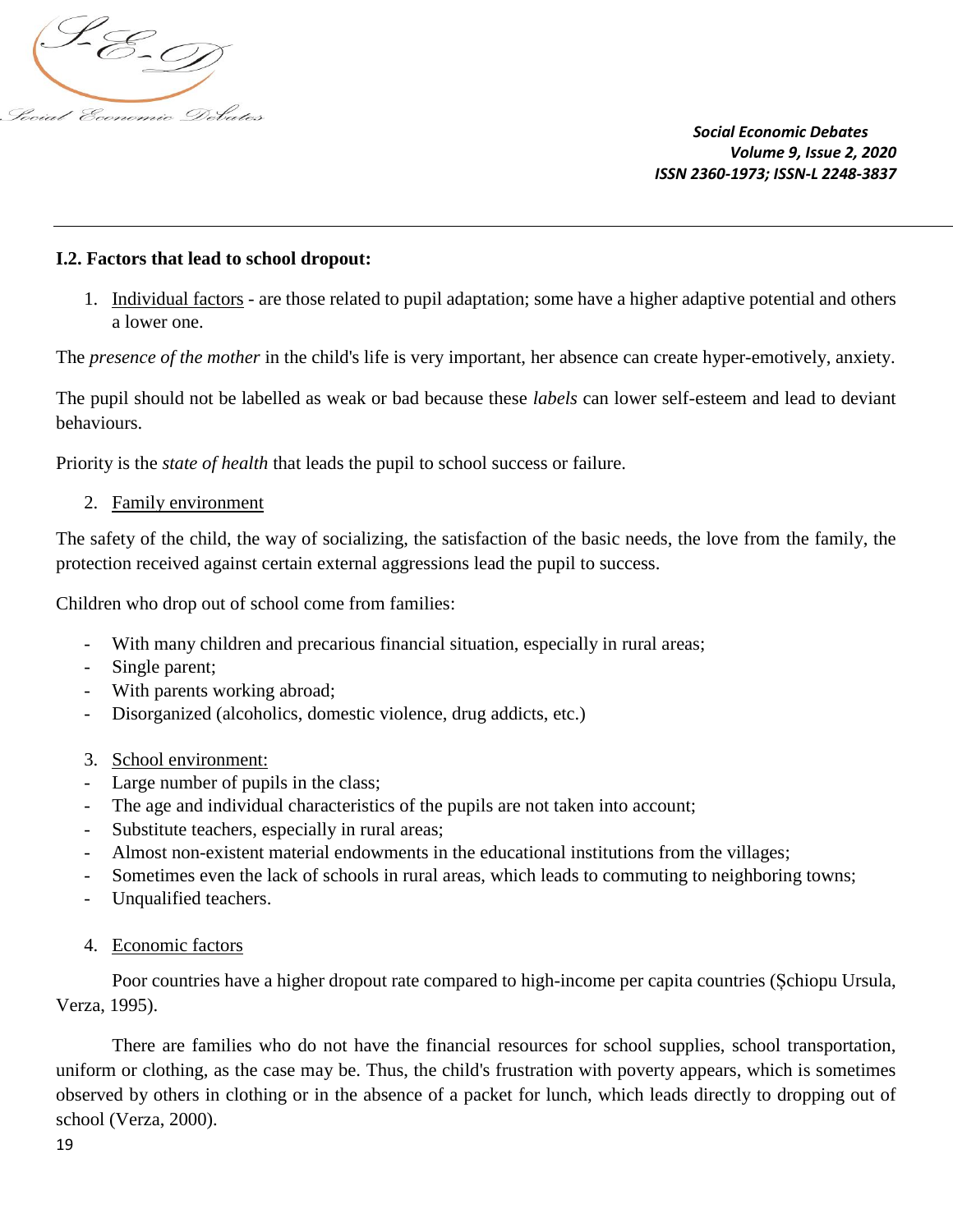

## 5. Psychological factors

Each pupil has different reactions to conflicts, here I refer to those with school leadership or those with failure (Zlate, 2000).

Because of these reactions, some pupils cope and continue their studies, correcting their behaviour, while at the opposite pole are those who run away, drop out of school.

## 6. Pedagogical factors:

- There is no correlation between the contents to be learned and the needs, the needs of the pupils;
- Evaluation methods;
- School and professional orientation;
- The school's collaboration with the local community.

#### 7. Social factors:

Due to the background, pupils in rural areas are stigmatized. Although there are some programs designed to support rural education, they are not well implemented.

#### **I.3. Causes for dropping out of school**

The main causes of this phenomenon can be: lack of motivation, learning difficulties encountered, lack of support from the family, poor financial condition, but also lack of guidance in the future.

Education in Romania is free, but in reality the school involves costs (supplies, clothes, food, auxiliary materials, extracurricular activities, etc.). Few rural families can financially support their children, with some parents preferring to implicate them in agricultural activities.

On the other hand, in order to be able to send their children to school, many families go to work abroad for money, not realizing that their lack does as much harm to the child. Minors are left in the care of their grandparents, they are unsupervised and they even drop out of school.

The highest rate of early school leaving exists in rural education given the poor professional training of parents.

#### **I.4. Effects of school dropout:**

School is motivation, self-image, and intelligence. For those who have made the decision to drop out of school, sooner or later, negative effects appear:

Low chances of being integrated on the labor market;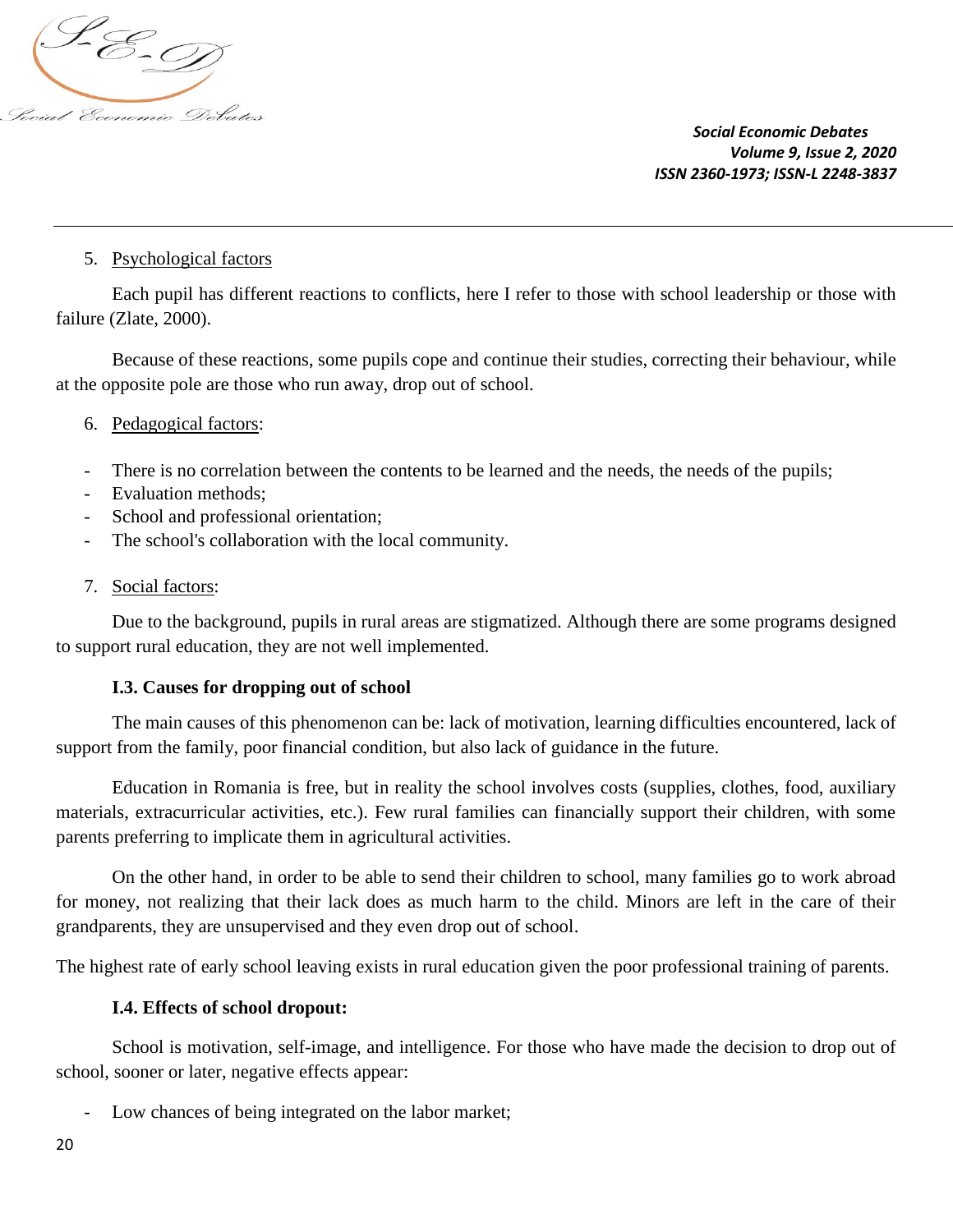

- Dependence on everything that means maintenance and help program;
- Juvenile delinquency (theft, violation of laws, crimes, violence).

# **I.5. Measures to prevent school dropout:**

For pupils who have dropped out of school in a compulsory education cycle, certain programs are recommended to complete their studies, such as: "The second chance/A doua sansa" or part-time education.

As preventive measures can propose:

- a) Measures at community level:
- Involvement of the local community through the social assistance department;
- Campaigns supported by NGOs, companies against unemployment;
- Job fairs
- b) Measures at family level:
- the existence of a parents' association with a clear record of pupils at risk of dropping out of school;
- The family should be seen as the school, a direct factor in the education of pupils;
- Parents to come to the aid of children with problems through a parental style, neither authoritarian nor permissive nor too permissive nor authoritarian;
- c) Measures at the pupils' level:
- Psycho-pedagogical counseling, both individual and group;
- As many psychological tests as possible to know the psychological profile of the child;
- Additional training, even remedial for pupils with learning disabilities, knowledge gaps due to absenteeism.
- d) Measures at school level:
- Close and permanent school-family collaboration;
- The psychological counselor has the most important role and must keep in touch with the teacher and other teachers;
- In special situations, the management of the educational institution must be consulted;
- Involvement of these children in school and extracurricular activities in which they are interested;
- We need to know the child's personality;
- We need rewards, but also a sanction, depending on the facts;
- Permanent supervision and counseling of pupils is required.

School supplies provided by the town hall, social scholarships, the provision of public transport for free for rural pupils and the provision of a hot meal.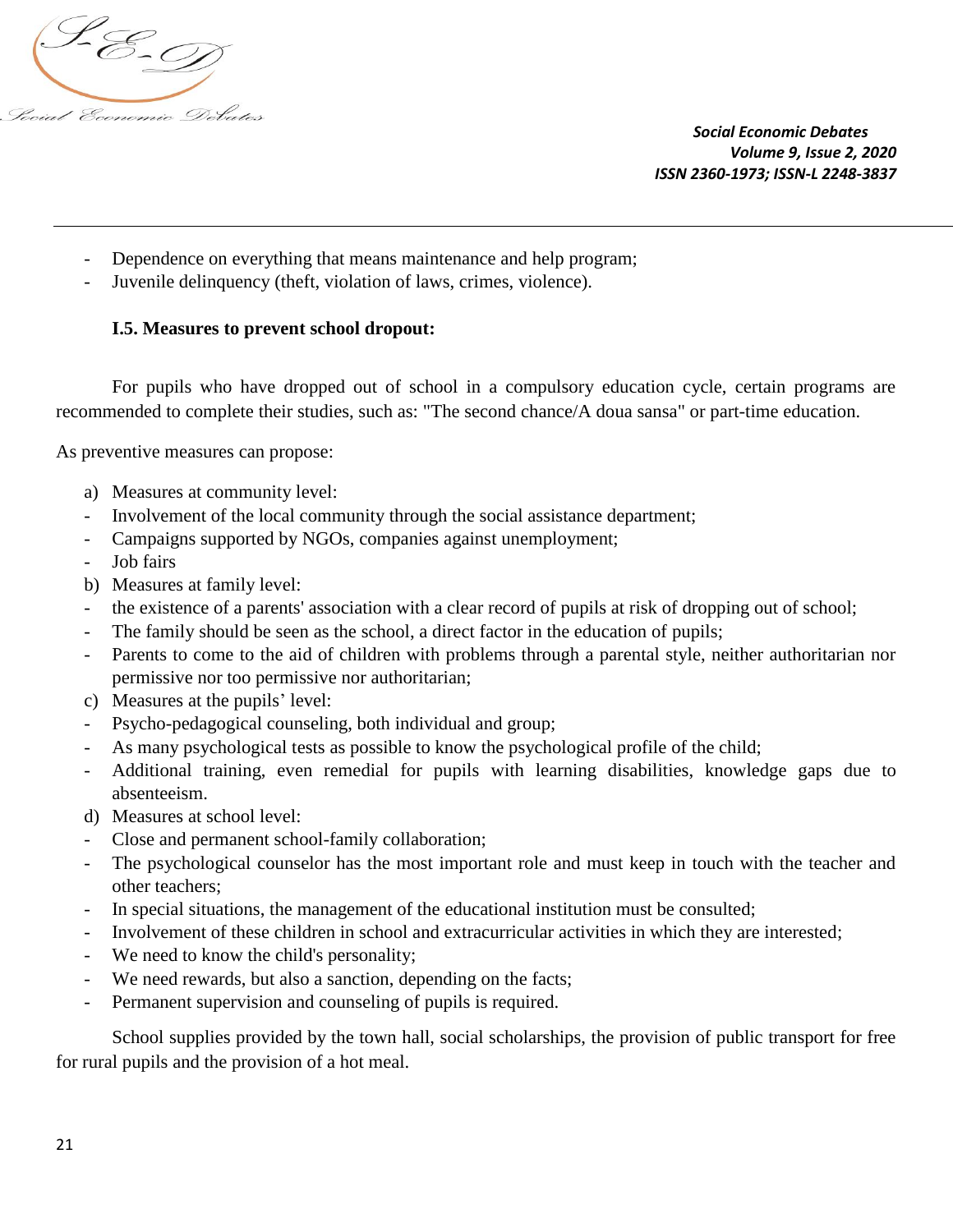

Another important measure is the attitude of teachers and colleagues who are not in this situation, regarding the risk of dropping out of school.

Teachers, both through initial and continuing training, should benefit from better training in this regard in order to be able to guide both the child and his family towards education.

# **I.6. The evolution of the school population by levels of education**

| Pupils enrolled in pre-   | Country | 2016          | 2017          | 2018               | 2019          |
|---------------------------|---------|---------------|---------------|--------------------|---------------|
| university<br>(attending) |         |               |               |                    |               |
| education                 |         |               |               |                    |               |
|                           |         |               |               |                    |               |
| Total                     | Total   | $2.44$ mil    | $2,41$ mil    | $2,37 \text{ mil}$ | $2,34$ mil    |
|                           |         |               |               |                    |               |
|                           | Arges   | 73,4 thousand | 72,6 thousand | 71 thousand        | 70.6 thousand |
|                           |         |               |               |                    |               |

#### Source: statistici.insse.ro:8077/tempo-ins/print

According to INSSE data, we can say that in Arges County, in 2016 there were 73.44 thousand students enrolled in pre-university education, full-time/frequency education, in 2017 72.60 thousand students, in 2018 71.08 thousand students, following that in 2019 there will be 70.62 students.

We conclude that there is a decrease in the number of students from one year to another.

Comparing between 2016 and 2019, the school population decreased by almost 3 thousand students.

There is a downward trend, the reasons for this may be the declining birth rate and school dropout.

| Levels of education   Country |     |       | $2015$   2016 |                | 2017 | 2018 |
|-------------------------------|-----|-------|---------------|----------------|------|------|
| Primary                       | and | total | 1.8           | $\mathbf{0}$ . |      | 0.1  |
| gymnasium                     |     |       |               |                |      |      |
|                               |     | Arges |               |                |      | 0.9  |

Source: statistici.insse.ro:8077/tempo-ins/print

According to the table above of INSSE, which shows the dropout rate in pre-university education for Argeș country, there is an improvement in the percentage, but not very large one.